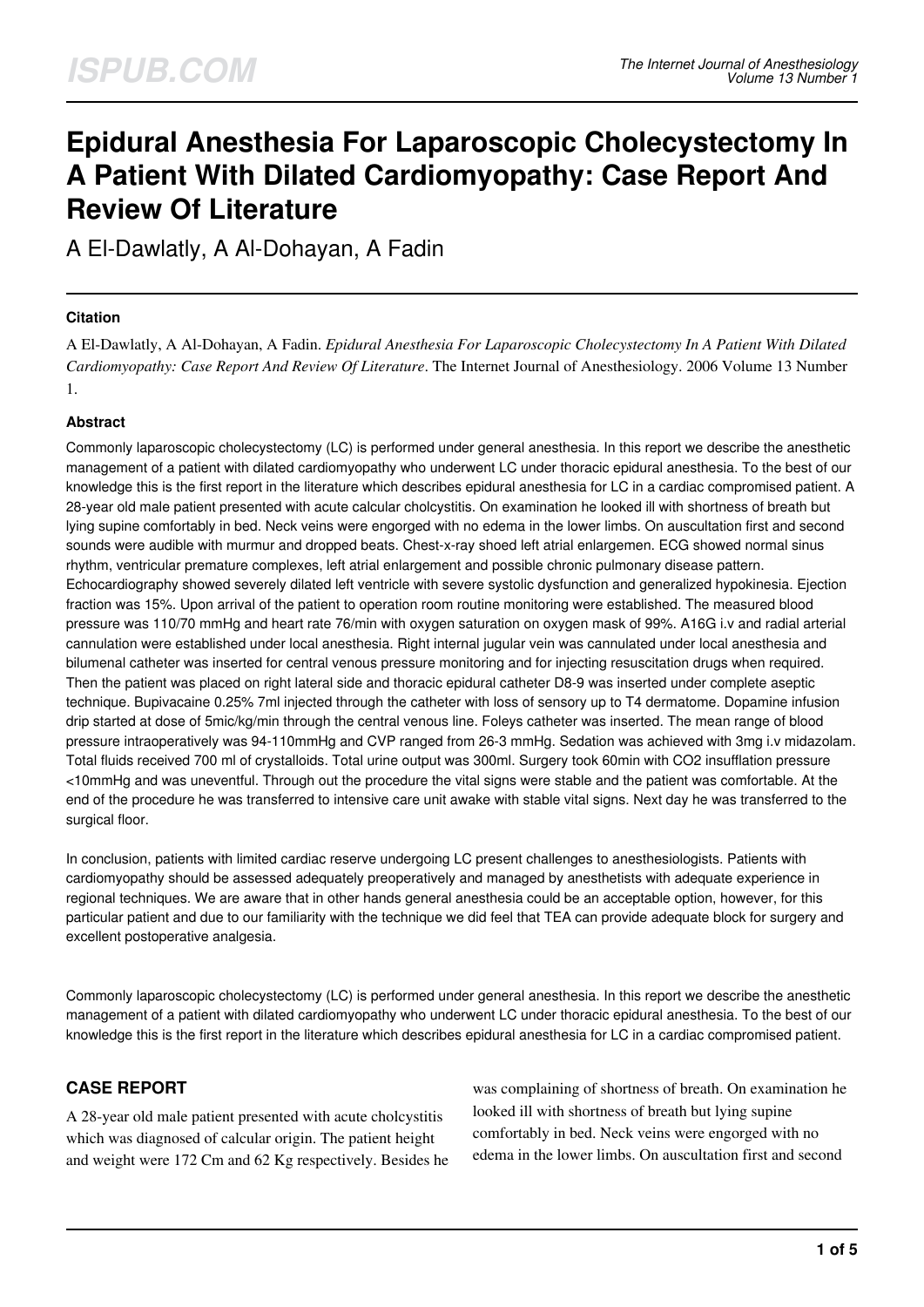sounds were audible with murmur and dropped beats. Blood biochemical analysis showed normal figures except elevated liver enzymes negative for hepatitis. Chest-x-ray shoed left atrial enlargement (Figure 1).

## **Figure 1**

Figure 1: Preoperative chest x-ray showing cardiomegaly.



ECG showed normal sinus rhythm, ventricular premature complexes, left atrial enlargement and possible chronic pulmonary disease pattern. Echocardiography showed severely dilated left ventricle with severe systolic dysfunction and generalized hypokinesia. Ejection fraction was 15%. Left atrium, right atrium and right ventricle were also dilated. Moderate regurgitation of mitral and tricuspid valves. Patent foramen ovale or small atrial septal defect was diagnosed. Pulmonary artery pressure was 40mmHg. The diagnosis made was compatible with myocarditis with cardiomyopathy. He was on the following medications, lisinopril, digoxin and lasix in oral tablet forms. Ultrasound guided drainage of the gall bladder was performed. However, cholecystectomy was indicated for complete cure. Due to his cardiac compromised condition the plan was laparoscopic partial (deroofing) cholecystectomy. After obtaining high risk consent the plan was to insufflate the peritoneum with CO2 pressure <10mmHg and performing partial cholecystectomy under thoracic epidural anesthesia (TEA). Premedication consisted of oral lorazepam 2mg 2 hours preoperatively. Upon arrival of the patient to operation room routine monitoring were established. The measured blood pressure was 110/70 mmHg and heart rate 76/min

with oxygen saturation on oxygen mask of 99%. A16G i.v and radial arterial cannulation were established under local anesthesia. Right internal jugular vein was cannulated under local anesthesia and bilumenal catheter was inserted for central venous pressure monitoring and for injecting resuscitation drugs when required. Then the patient was placed on right lateral side and thoracic epidural catheter D8-9 was inserted under complete aseptic technique. Bupivacaine 0.25% 7ml injected through the catheter with loss of sensory up to T4 dermatome. Dopamine infusion drip started at dose of 5mic/kg/min through the central venous line. Foleys catheter was inserted. The mean range of blood pressure intraoperatively was 94-110mmHg and CVP ranged from 26-3 mmHg. Sedation was achieved with 3mg i.v midazolam. Total fluids received 700 ml of crystalloids. Total urine output was 300ml. Surgery took 60min with CO2 insufflation pressure <10mmHg and was uneventful. Through out the procedure the vital signs were stable and the patient was comfortable. At the end of the procedure he was transferred to intensive care unit awake with stable vital signs. Next day he was transferred to the surgical floor.

# **DISCUSSION**

In recent years advanced laparoscopic surgery has targeted older and sicker patients and subsequently anesthesia challenges has increased. It is well known that laparoscopy can compromise the cardiovascular and respiratory function of the patients; however, in the mean time it was introduced as a safe and simple procedure and could be performed in ambulatory settings. LC is the most widely performed laparoscopic procedure in the surgical arena which requires gas insufflation. Carbon dioxide approaches the ideal insufflating gas in laparoscopy. Major hemodynamic changes in the form of alteration of blood pressure, arrhythmia and cardiac arrest have been reported with gas insufflation. The extent of these changes depends on intraabdominal pressure (IAP) and patient position. At IAP <15 mmHg, venous return is augmented as blood is squeezed out of splanchnic venous bed with increased cardiac output which also increased secondary to peripheral vasoconstriction due to hypercapnia  $_{(1)}$ . At IAP>15mmHg venous return decreases due to compressed inferior vena cava which leads to decreased cardiac output and hypotension  $\binom{1}{2}$ . In the case presented the IAP was <10 mmHg and subsequently as explained above, venous return was adequate and blood pressure remained on the higher side stable throughout the procedure and tolerated very well. The small dose of dopamine used in our case was to support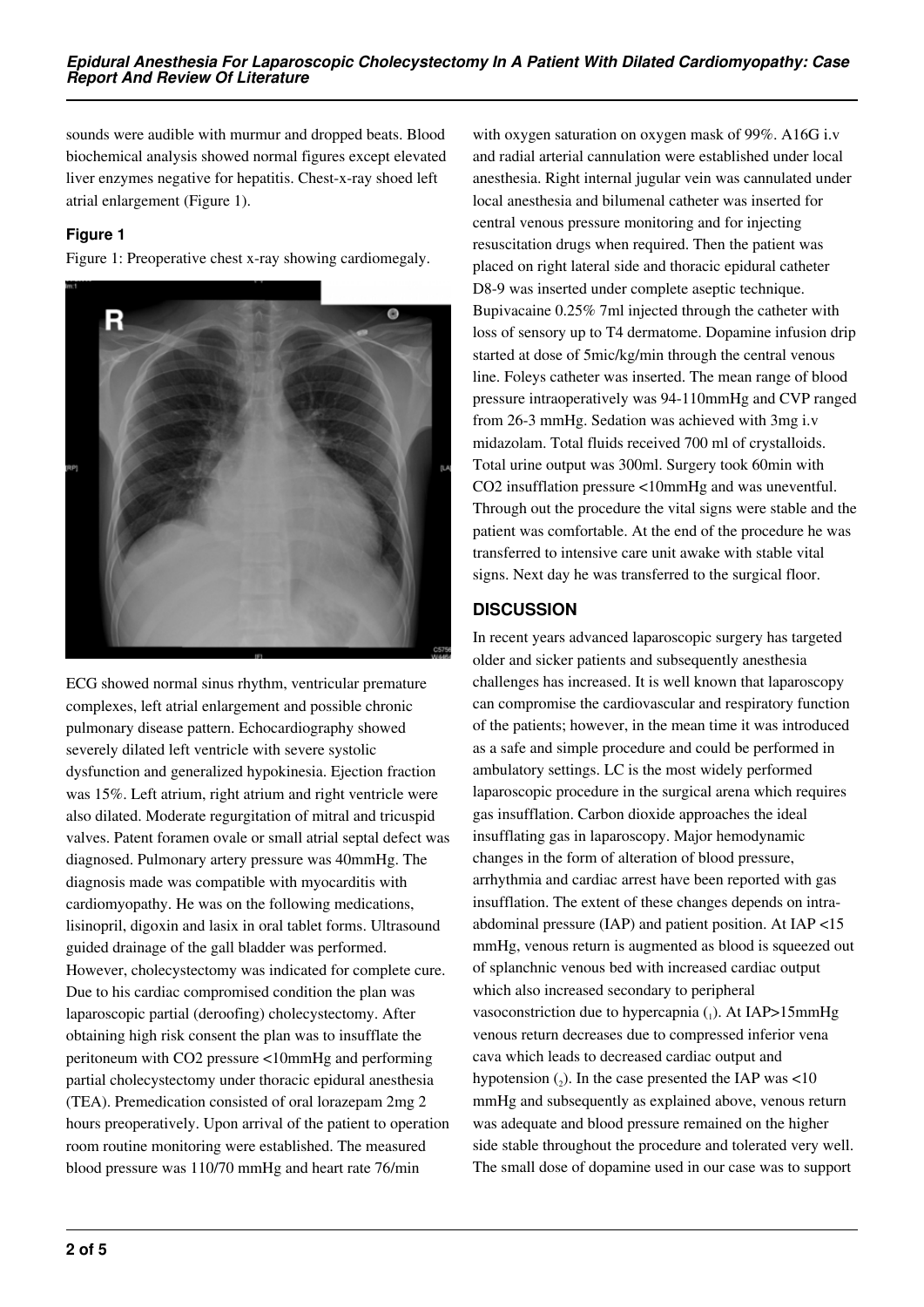the circulation if hypotension occurs in light of the cardiac compromised status of the patient. In one report the hemodynamic changes associated with laparoscopic gas insufflation was described as short lived and lose significance at 10min from the time a patient undergoes pneumoperitoneum  $_{3}$ ). Elliott et al, in a study using tranesophageal echocardiography (TEE) during LC in health patients found that considerable cardiovascular changes occur during insufflation of CO2 and they recommended the use of TEE in patients with limited cardiac function  $(_4)$ . Gasless laparoscopic technique with use of abdominal wall lift could provide better cardiovascular condition, however in patients with limited cardiac, pulmonary or renal function, the technique has no clinically relevant advantages compared with low-pressure (5-7 mmHg) pneumoperitoneum, and furthermore, gasless technique combined with low-pressure pneumoperitoneum might be a good alternative  $\left($ <sub>5</sub> $\right)$ . Stress response to pneumoperitoneum during LC is of paramount importance particularly in a patient with limited cardiac function as in our case. In a study compared three anesthetic techniques general, general supplemented by fentanyl and general combined with TEA it was found that, general anesthesia with sevoflurane/N2O could not suppress stress response of both hypothalamuspituitary-adrenocortical axis and sympathoadrenal system while TEA suppressed only the symathoadrenal responses (6 ). In light of this TEA might be of advantage in patients with limited cardiac function undergoing LC. In a case report, combined spinal/epidural technique was used for a patient with significant chronic obstructive lung disease (COPD) underwent LC with encouraging results  $_{7}$ ). In another series epidural anesthesia was used as sole technique for LC and the authors recommended it for patients who are not good candidates for general anesthesia due to cardio respiratory problems  $\binom{8}{8}$ . In another study performed on 20 patients, van Zundert et al, have shown that segmental spinal anesthesia can be used successfully and effectively for laparoscopic surgery in healthy patients with caution during inserting the needle above the level of termination of the spinal cord (<sup>9</sup> ). In another series on 6 patients with COPD a thoracic epidural anesthesia (T10-T11) was used for LC safely and intraoperative shoulder-pain was not a major event and was controlled effectively with small doses of opioid analgesia  $\binom{10}{10}$ . Our patient did not complain of any intraoperative shoulder pain and this might be due to instillation of bupivacaine in the intraperitoneal cavity. In a previous case report we have used TEA for LC in a patient with myotonia dystrophy safely, however, even with

intraperitoneal bupivacaine instillation the patient intraoperatively complained of severe should pain which was effectively treated using systemic opioids  $(_{11})$ .

In conclusion, patient with limited cardiac reserve undergoing LC present challenges to anesthesiologists. Patients with cardiomyopathy should be assessed adequately preoperatively and managed by anesthetists with adequate experience in regional techniques. We are aware that in other hands general anesthesia could be an acceptable option, however, for this particular patient and due to our familiarity with the technique we did feel that TEA can provide adequate block for surgery and excellent postoperative analgesia. To the best of our knowledge this is the first case reported on the use of TEA in patient with cardiomyopathy undergoing LC.

# **CORRESPONDENCE TO**

Abdelazeem A. El-Dawlatly M.D Riyadh 11461 P.O.Box 2925 Riyadh Kingdom of Saudi Arabia dawlatly@ksu.edu.sa

## **References**

1. Gerges FJ, Kanazi GE and Jabbour-Khoury SI. Anesthesia for laparoscopy: a review. J Clin Anesth 2006; 18:67-78. 2. Odeberg S, Ljungqvist O, Sevenberg T, et al. Haemodynamic effects of pneumoperitoneum and the influence of posture during anaesthesia for laparoscopic surgery. Acta Anaesthesiol Scand 1994; 38:276-83. 3. Zukerman RS and Heneghan S. The duration of hemodynamic depression during laparoscopic cholecystectomy. Surg Endosc 2002; 16:1233-6. 4. Elliott S, Savill P and Eckersall S. Cardiovascular changes during laparoscopic cholecystectomy: a study using transesophageal Doppler monitoring. Eur J Anaesthesiol 1998;15:50-55.

5. Neudecker J, Sauerland S, Neugebauer E, et al. The European Association for Endoscopic Surgery clinical practice guidelines on the pneumoperitoneum for laparoscopic surgery. Surg Endosc 2002; 16:1121-43. 6. Aono H, Takeda A, Tarver SD, et al. Stress responses in three different anesthetic techniques for carbon dioxide laparoscopic cholecystectomy. J Clin Anesth 1998;10:546-550.

7. van Zundert AAJ, Stultiens G, Jakimowicz JJ, et al. Segmental spinal anaesthesia for laparoscopic cholecystectomy in a patient with severe lung disease. Brit J Anaesth 2006; 96:464-6.

8. Gramatica L, Brasesco OE, Mercado Luna A, et al. Laparoscopic cholecystectomy performed under regional anesthesia in patients with chronic obstructive pulmonary disease. Surg Endosc 2002; 16:472-5.

9. van Zundert AAJ, Stultiens G, Jakimowicz JJ, et al. Laparoscopic cholecystectomy under segmental thoracic spinal anaesthesia: a feasibility study. Brit J Anaesth 2007; 98:682-6.

10. Pursnani KG, Bazza Y, Calleja M, et al. Laparoscopic cholecystectomy under epidural anaesthesia in patients with chronic respiratory disease. Surg Endosc 1998; 12:1082-4.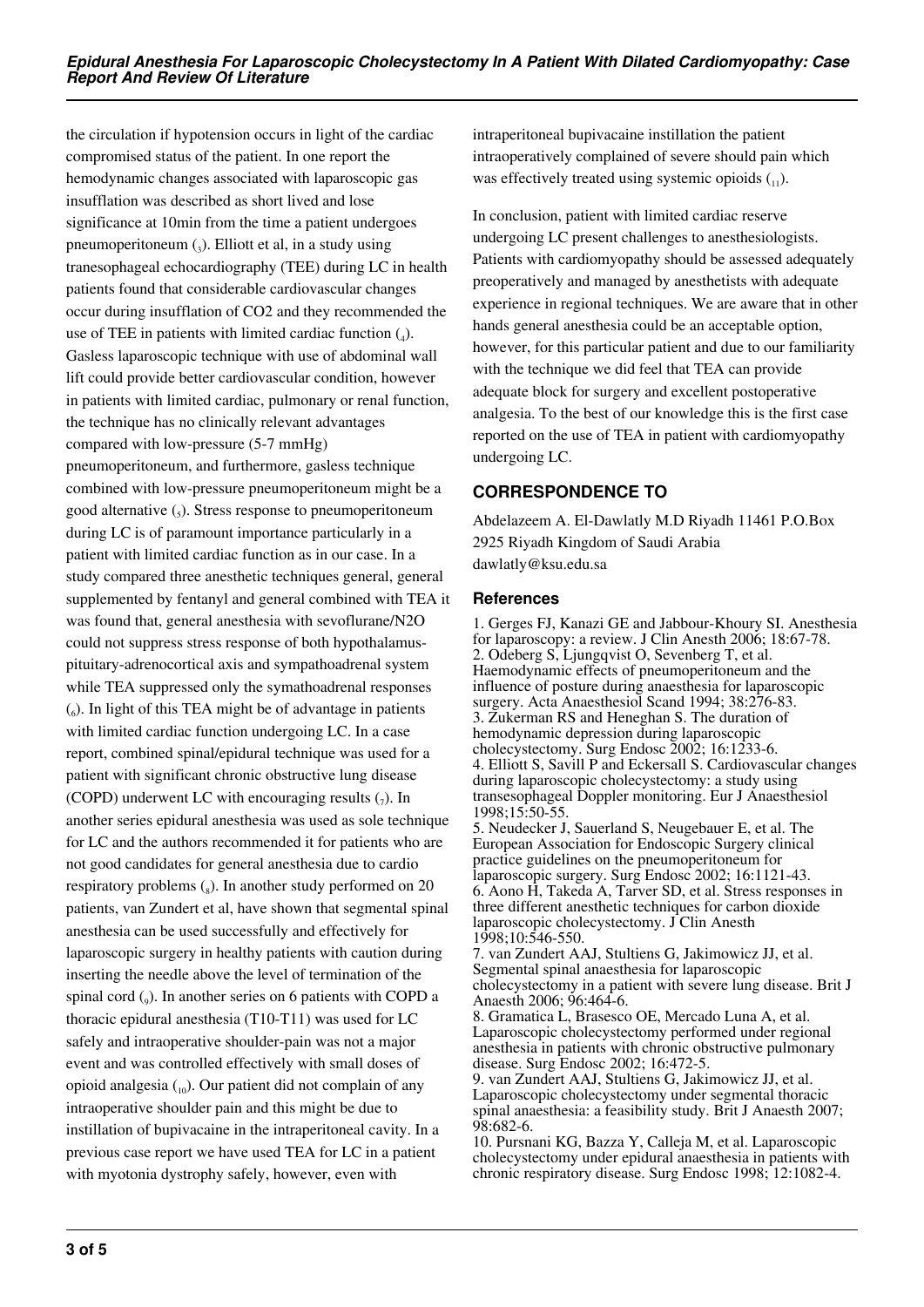11. El-Dawlatly A, Aldohayan A, Nawaz N, et al. Anesthetic management of a patient with myotonic dystrophy for

laparoscopic cholecystectomy. Middle East J Anesthesiol (in press).